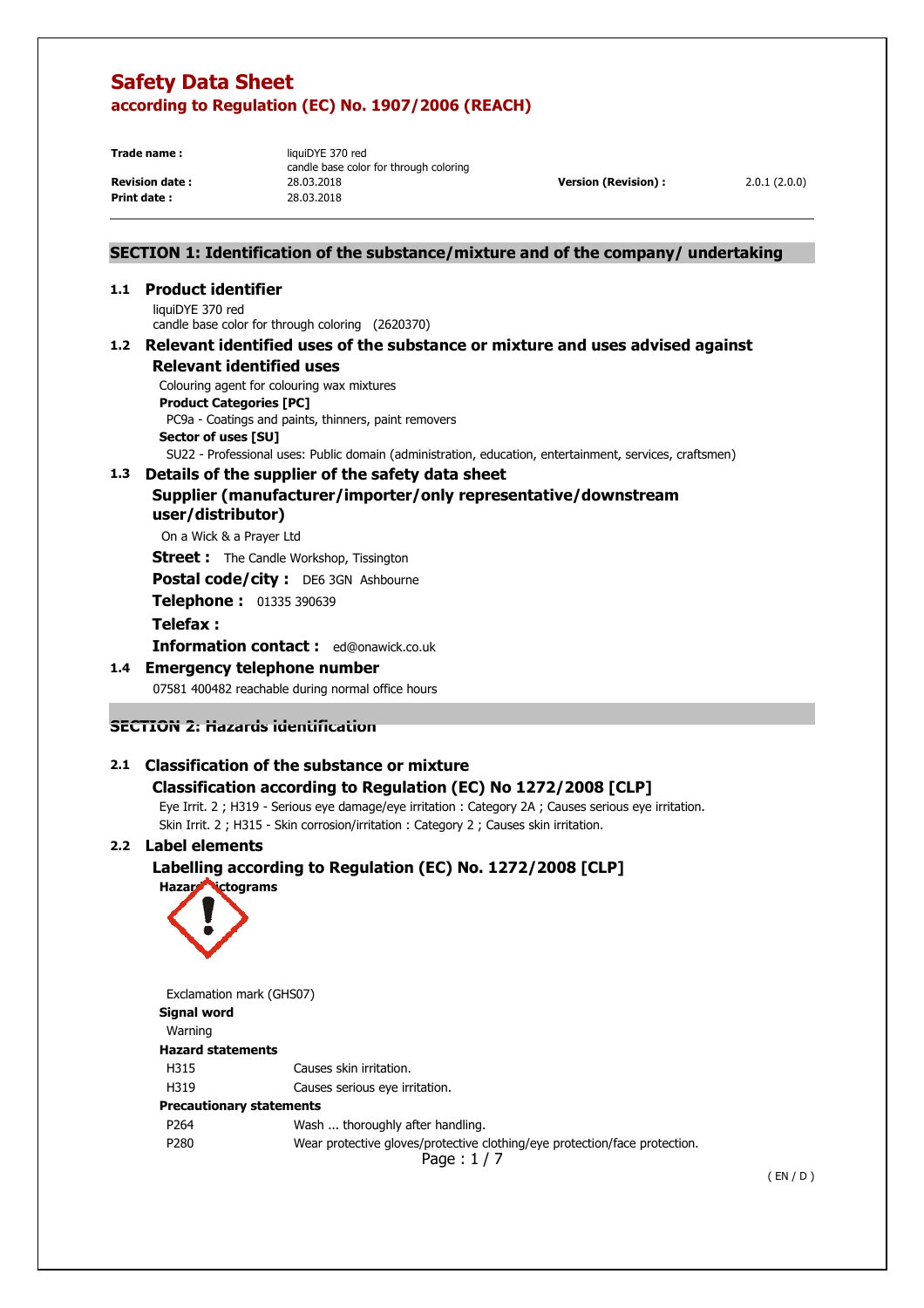| Trade name :          | liquiDYE 370 red<br>candle base color for through coloring |                      |              |
|-----------------------|------------------------------------------------------------|----------------------|--------------|
| <b>Revision date:</b> | 28.03.2018                                                 | Version (Revision) : | 2.0.1(2.0.0) |
| Print date:           | 28.03.2018                                                 |                      |              |

| P332+P313      | If skin irritation occurs: Get medical advice/attention.                                                                            |
|----------------|-------------------------------------------------------------------------------------------------------------------------------------|
| P337+P313      | If eye irritation persists: Get medical advice/attention.                                                                           |
| P321           | Specific treatment (see  on this label).                                                                                            |
| P305+P351+P338 | IF IN EYES: Rinse cautiously with water for several minutes. Remove contact lenses, if present<br>and easy to do. Continue rinsing. |
| P302+P352      | IF ON SKIN: Wash with plenty of water/                                                                                              |
| P362+P364      | Take off contaminated clothing and wash it before reuse.                                                                            |
|                |                                                                                                                                     |

#### **2.3 Other hazards**

None

#### **SECTION 3: Composition/information on ingredients**

#### **3.2 Mixtures**

#### **Hazardous ingredients**

1-(2-methyl-4-(2-methylphenylazo)phenylazo)-2-naphthol ; EC No. : 201-635-8; CAS No. : 85-83-6 Weight fraction :  $\geq 10 - 25\%$ Classification 1272/2008 [CLP] : Skin Irrit. 2 ; H315 Eye Irrit. 2 ; H319 **Additional information**

Full text of H- and EUH-phrases: see section 16.

### **SECTION 4: First aid measures**

#### **4.1 Description of first aid measures**

#### **General information**

When in doubt or if symptoms are observed, get medical advice. Never give anything by mouth to an unconscious person or a person with cramps.

#### **Following inhalation**

Remove casualty to fresh air and keep warm and at rest. If breathing is irregular or stopped, administer artificial respiration.

#### **In case of skin contact**

After contact with skin, wash immediately with plenty of water and soap.

#### **After eye contact**

In case of contact with eyes flush immediately with plenty of flowing water for 10 to 15 minutes holding eyelids apart and consult an ophthalmologist.

#### **After ingestion**

Call a physician immediately. Keep at rest. Do NOT induce vomiting.

#### **4.2 Most important symptoms and effects, both acute and delayed**  No information available.

### **4.3 Indication of any immediate medical attention and special treatment needed**  None

#### **SECTION 5: Firefighting measures**

#### **5.1 Extinguishing media**

#### **Suitable extinguishing media**

alcohol resistant foam , Extinguishing powder , Carbon dioxide (CO2) , Sand

## **Unsuitable extinguishing media**

High power water jet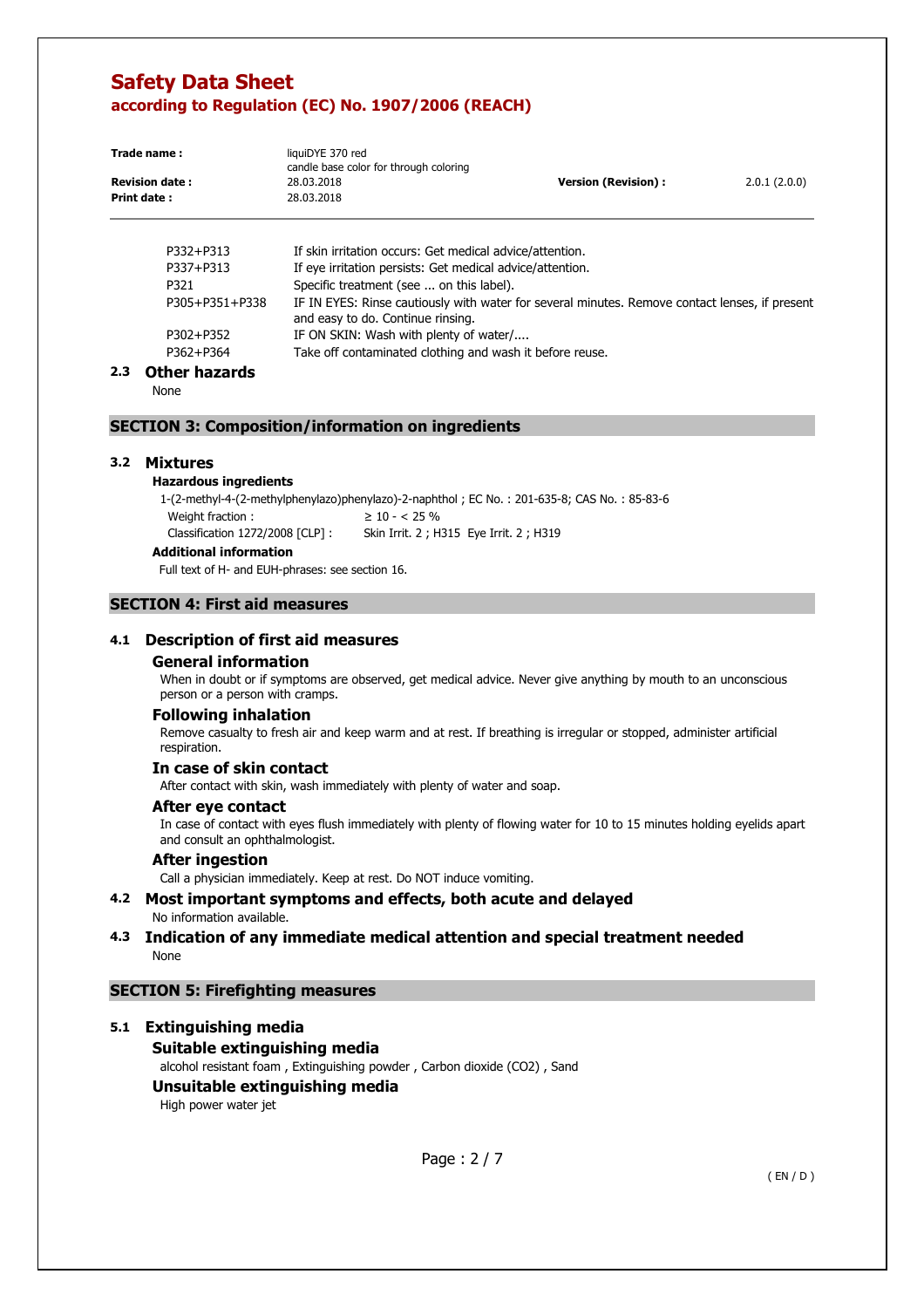**Print date:** 

**Trade name:** liquiDYE 370 red candle base color for through coloring **Revision date :** 28.03.2018 **Version (Revision) :** 2.0.1 (2.0.0)<br> **Print date :** 28.03.2018 **Print date :** 28.03.2018

# **5.2 Special hazards arising from the substance or mixture**

**Hazardous combustion products**  Nitrogen oxides (NOx) , Carbon monoxide

#### **5.3 Advice for firefighters Special protective equipment for firefighters**

Wear a self-contained breathing apparatus and chemical protective clothing.

#### **5.4 Additional information**

Collect contaminated fire extinguishing water separately. Do not allow entering drains or surface water. Use water spray jet to protect personnel and to cool endangered containers.

#### **SECTION 6: Accidental release measures**

### **6.1 Personal precautions, protective equipment and emergency procedures**

### **For non-emergency personnel**

Provide adequate ventilation. Remove victim out of the danger area. Use personal protection equipment.

#### **For emergency responders**

See protective measures under point 7 and 8.

#### **6.2 Environmental precautions**

Do not allow to enter into surface water or drains. In case of gas escape or of entry into waterways, soil or drains, inform the responsible authorities.

#### **6.3 Methods and material for containment and cleaning up**

Absorb with liquid-binding material (e.g. sand, diatomaceous earth, acid- or universal binding agents). Collect in closed and suitable containers for disposal. Clear contaminated areas thoroughly.

#### **6.4 Reference to other sections**

Disposal: see section 13

#### **SECTION 7: Handling and storage**



## **7.1 Precautions for safe handling**

#### **Protective measures**

Use extractor hood (laboratory). All work processes must always be designed so that the following is excluded: Inhalation of vapours or spray/mists generation/formation of aerosols Skin contact Eye contact

#### **Measures to prevent fire**

Take precautionary measures against static discharges.

#### **Advices on general occupational hygiene**

Use protective skin cream before handling the product. Remove contaminated, saturated clothing immediately. Wash hands and face before breaks and after work and take a shower if necessary.

#### **7.2 Conditions for safe storage, including any incompatibilities**

Store in a place accessible by authorized persons only. Floors should be impervious, resistant to liquids and easy to clean. Keep container tightly closed. Ensure adequate ventilation of the storage area. Keep/Store only in original container.

#### **Hints on joint storage**

**Storage class : 10 Storage class (TRGS 510) :** 10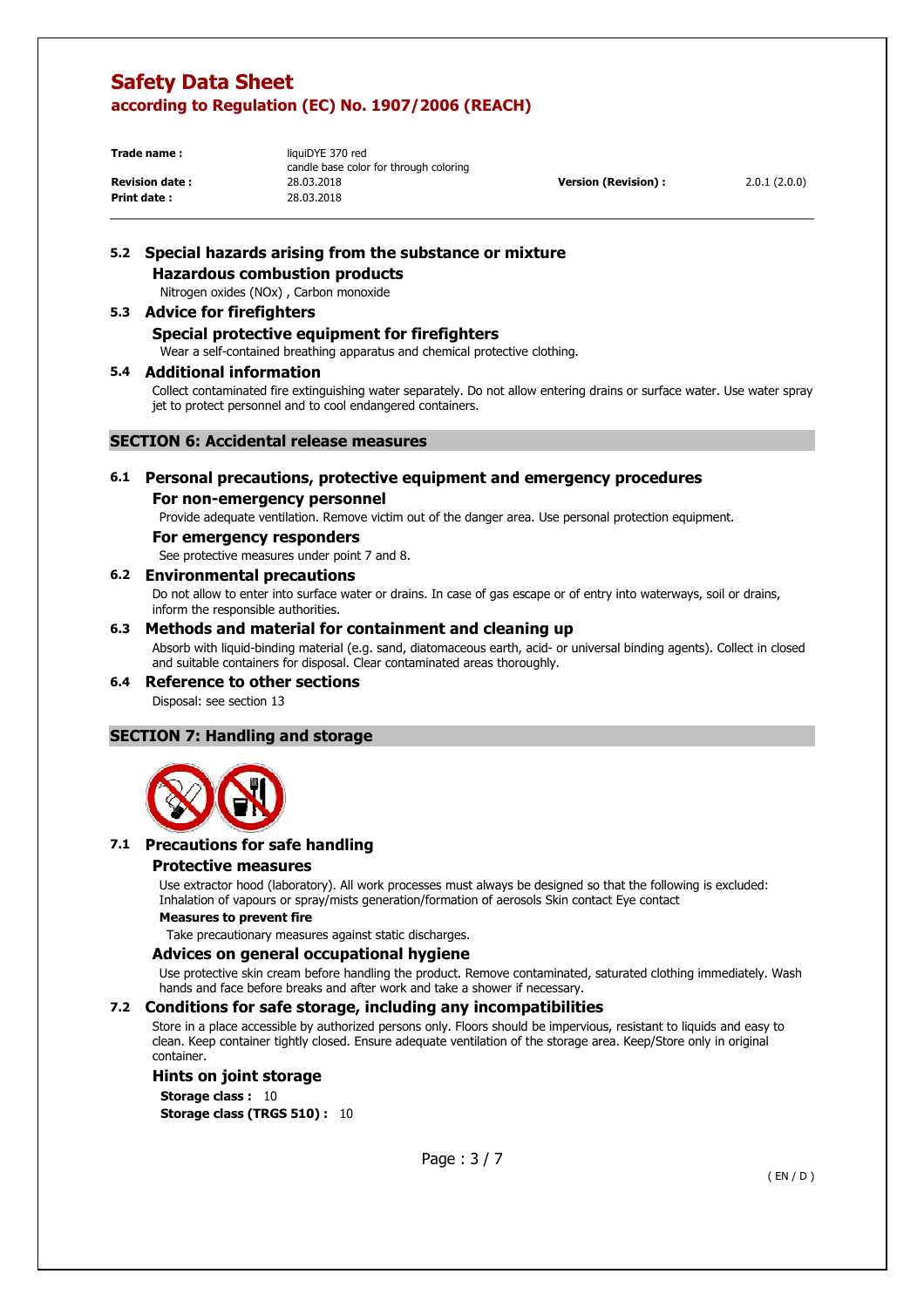**Print date:** 

**Trade name:** liquiDYE 370 red candle base color for through coloring **Revision date :** 28.03.2018 **Version (Revision) :** 2.0.1 (2.0.0)<br> **Print date :** 28.03.2018 **Print date :** 28.03.2018

**Keep away from**  Heat. Oxidising agent

#### **Further information on storage conditions**

Keep away from heat.

**Recommended storage temperature :** at 20°C.

#### **7.3 Specific end use(s)**

Colouring agent for colouring wax mixtures

#### **SECTION 8: Exposure controls/personal protection**

#### **8.1 Control parameters**

None

### **8.2 Exposure controls**

## **Appropriate engineering controls**

Technical measures and the application of suitable work processes have priority over personal protection equipment. See section 7. No additional measures necessary.

#### **Personal protection equipment**



#### **Eye/face protection**

Eye glasses with side protection **Required properties** 

liquid-tight.

## **Skin protection**

#### **Hand protection**

NR (natural rubber, natural latex) , Butyl caoutchouc (butyl rubber) . For special purposes, it is recommended to check the resistance to chemicals of the protective gloves mentioned above together with the supplier of these gloves.

**Recommended glove articles** : DIN EN 374

#### **Body protection**

Only wear fitting, comfortable and clean protective clothing.

#### **Respiratory protection**

No special measures are necessary.

#### **Occupational exposure controls**

Do not allow to enter into surface water or drains.

#### **SECTION 9: Physical and chemical properties**

## **9.1 Information on basic physical and chemical properties**

#### **Safety relevant basis data**

| Initial boiling point and boiling<br>range: | 1013 hPa) | approx. | 180 | °C                |                   |
|---------------------------------------------|-----------|---------|-----|-------------------|-------------------|
| Flash point:                                |           | approx. | 62  | °C                | <b>Brookfield</b> |
| Vapour pressure :                           | (50 °C)   | ≺       | 300 | hPa               |                   |
| <b>Density:</b>                             | (20 °C)   |         |     | q/cm <sup>3</sup> |                   |
| Solvent separation test:                    | ິ 20 °C ) |         |     | $\%$              |                   |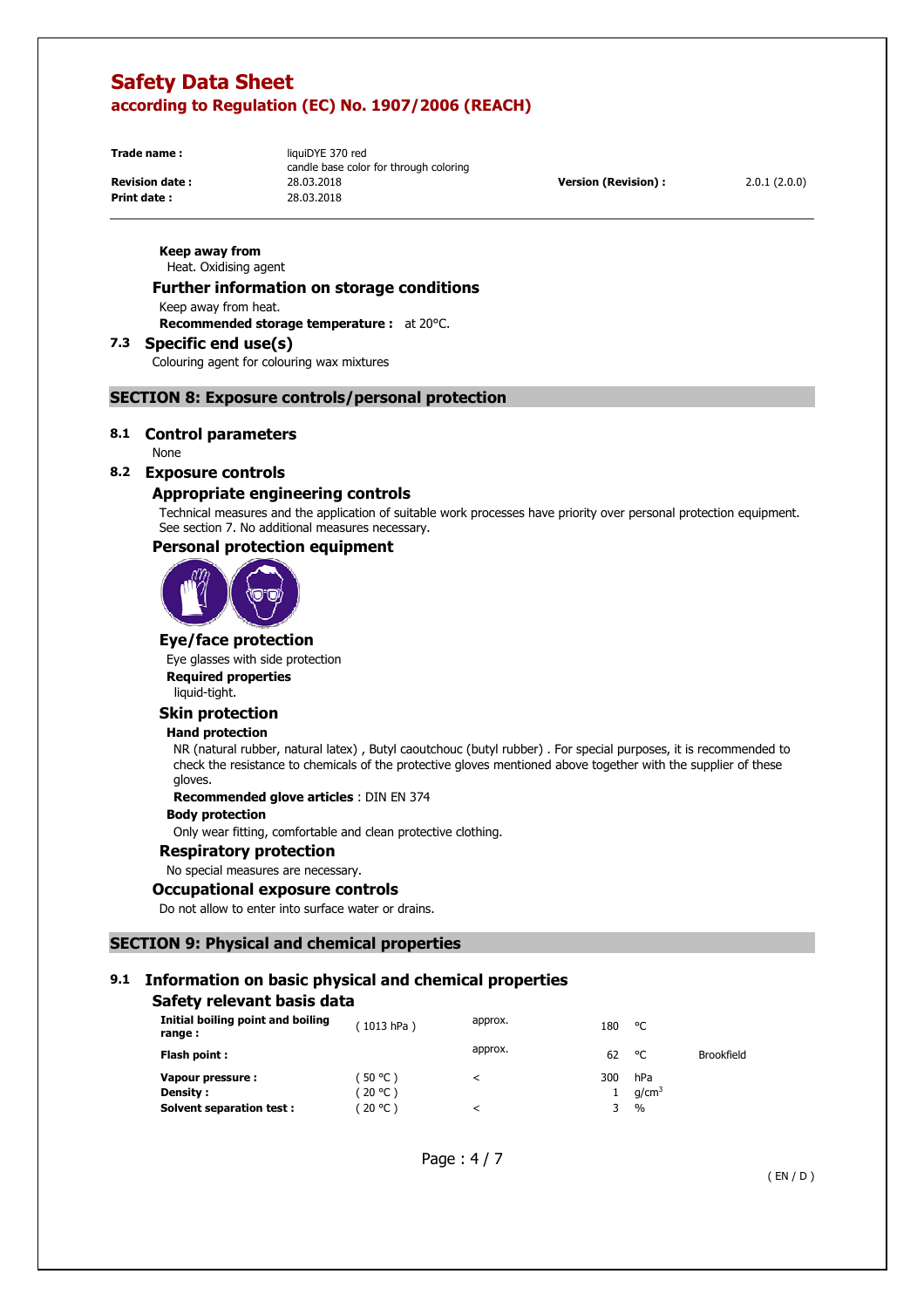|               | Trade name:<br><b>Revision date:</b><br>Print date:       | liquiDYE 370 red<br>candle base color for through coloring<br>28.03.2018<br>28.03.2018          | <b>Version (Revision):</b> | 2.0.1(2.0.0) |
|---------------|-----------------------------------------------------------|-------------------------------------------------------------------------------------------------|----------------------------|--------------|
|               |                                                           |                                                                                                 |                            |              |
|               | Flow time:                                                | (20 °C)                                                                                         | not applicable             | DIN-cup 4 mm |
| $9.2^{\circ}$ | <b>Other information</b>                                  |                                                                                                 |                            |              |
|               | None                                                      |                                                                                                 |                            |              |
|               | <b>SECTION 10: Stability and reactivity</b>               |                                                                                                 |                            |              |
|               | 10.1 Reactivity                                           |                                                                                                 |                            |              |
|               |                                                           | This material is considered to be non-reactive under normal use conditions.                     |                            |              |
|               | 10.2 Chemical stability                                   |                                                                                                 |                            |              |
|               |                                                           | The product is chemically stable under recommended conditions of storage, use and temperature.  |                            |              |
|               | 10.3 Possibility of hazardous reactions                   |                                                                                                 |                            |              |
|               | No known hazardous reactions.<br>10.4 Conditions to avoid |                                                                                                 |                            |              |
|               | Keep away from heat.                                      |                                                                                                 |                            |              |
|               | 10.5 Incompatible materials                               |                                                                                                 |                            |              |
|               |                                                           | Keep away from: Hydrogen peroxide, Oxidising agent.                                             |                            |              |
|               |                                                           | 10.6 Hazardous decomposition products                                                           |                            |              |
|               | No known hazardous decomposition products.                |                                                                                                 |                            |              |
|               |                                                           |                                                                                                 |                            |              |
|               | <b>SECTION 11: Toxicological information</b>              |                                                                                                 |                            |              |
|               |                                                           | 11.1 Information on toxicological effects                                                       |                            |              |
|               | <b>SECTION 12: Ecological information</b>                 |                                                                                                 |                            |              |
|               | 12.1 Toxicity                                             |                                                                                                 |                            |              |
|               | No information available.                                 |                                                                                                 |                            |              |
|               |                                                           |                                                                                                 |                            |              |
|               | 12.2 Persistence and degradability                        |                                                                                                 |                            |              |
|               | No information available.                                 |                                                                                                 |                            |              |
|               | 12.3 Bioaccumulative potential                            |                                                                                                 |                            |              |
|               |                                                           | Based on the n-octanol/water partition coefficient accumulation in organisms is not expected.   |                            |              |
|               | 12.4 Mobility in soil                                     |                                                                                                 |                            |              |
|               | No information available.                                 |                                                                                                 |                            |              |
|               |                                                           | 12.5 Results of PBT and vPvB assessment                                                         |                            |              |
|               |                                                           | The substances in the mixture do not meet the PBT/vPvB criteria according to REACH, annex XIII. |                            |              |
|               | 12.6 Other adverse effects                                |                                                                                                 |                            |              |
|               | No information available.                                 | 12.7 Additional ecotoxicological information                                                    |                            |              |

## **13.1 Waste treatment methods**

## **Product/Packaging disposal**

Contaminated packages must be completely emptied and can be re-used following proper cleaning. Handle contaminated packages in the same way as the substance itself. Waste disposal according to directive 2008/98/EC, covering waste and dangerous waste.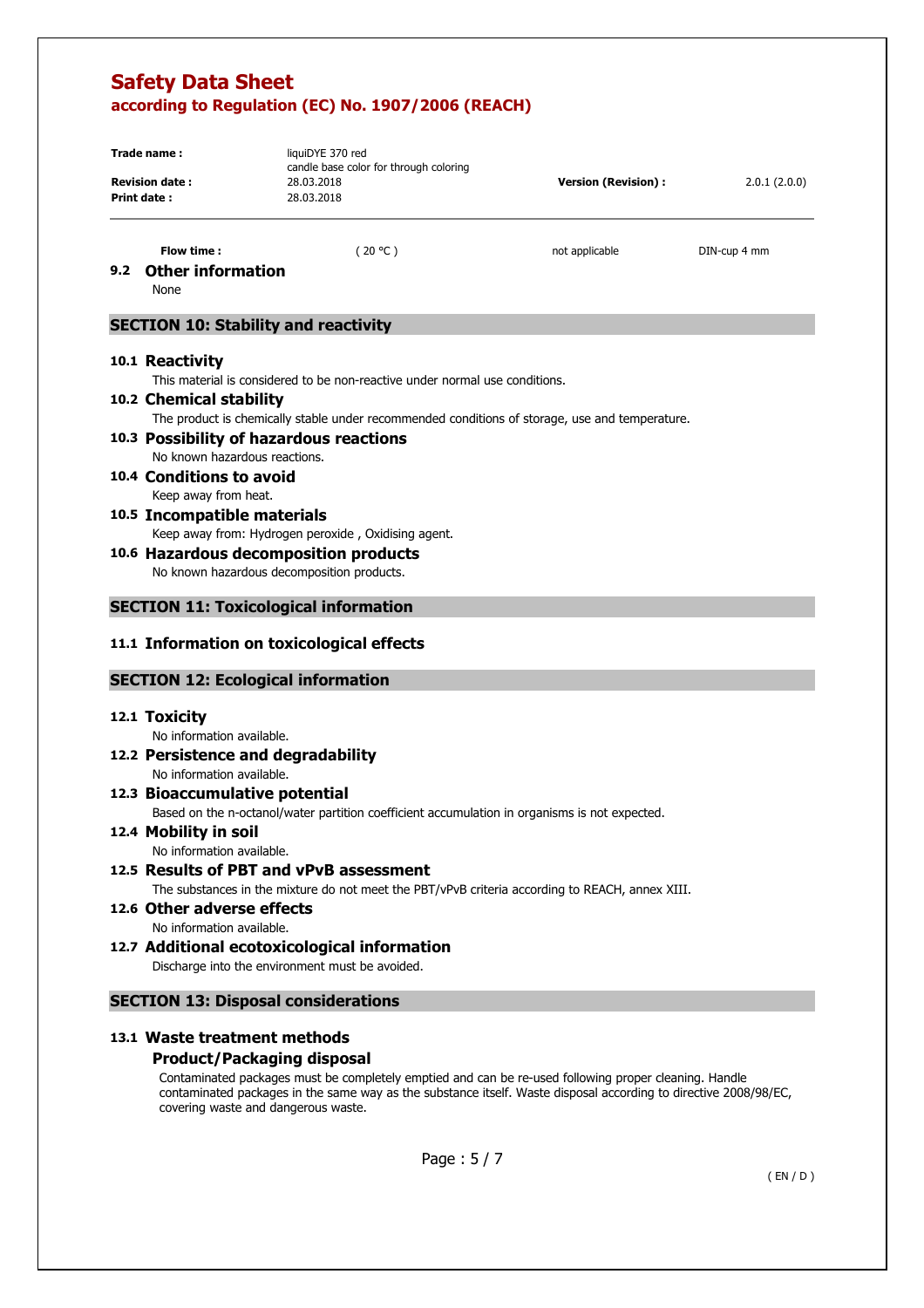**Print date :** 

**Trade name:** liquiDYE 370 red candle base color for through coloring **Revision date :** 28.03.2018 **Version (Revision) :** 2.0.1 (2.0.0)<br> **Print date :** 28.03.2018 **Print date :** 28.03.2018

## **SECTION 14: Transport information**

#### **14.1 UN number**

No dangerous good in sense of these transport regulations.

#### **14.2 UN proper shipping name**  No dangerous good in sense of these transport regulations. **14.3 Transport hazard class(es)**

No dangerous good in sense of these transport regulations.

### **14.4 Packing group**

No dangerous good in sense of these transport regulations.

#### **14.5 Environmental hazards**  No dangerous good in sense of these transport regulations.

**14.6 Special precautions for user** 

None

## **SECTION 15: Regulatory information**

### **15.1 Safety, health and environmental regulations/legislation specific for the substance or mixture**

## **National regulations**

**Water hazard class (WGK)** 

Class : nwg (Non-hazardous to water) Classification according to VwVwS

# **15.2 Chemical safety assessment**

Chemical safety assessments for substances in this preparation were not carried out.

## **SECTION 16: Other information**

#### **16.1 Indication of changes**

07. Hints on joint storage - Storage class

## **16.2 Abbreviations and acronyms**

For abbreviations and acronyms, see: ECHA Guidance on information requirements and chemical safety assessment, chapter R.20 (Table of terms and abbreviations).

#### **16.3 Key literature references and sources for data**  None

## **16.4 Classification for mixtures and used evaluation method according to regulation (EC) No 1272/2008 [CLP]**

No information available.

## **16.5 Relevant H- and EUH-phrases (Number and full text)**

H315 Causes skin irritation.

H319 Causes serious eye irritation.

#### **16.6 Training advice**

None

### **16.7 Additional information**

None

The above information describes exclusively the safety requirements of the product and is based on our present-day